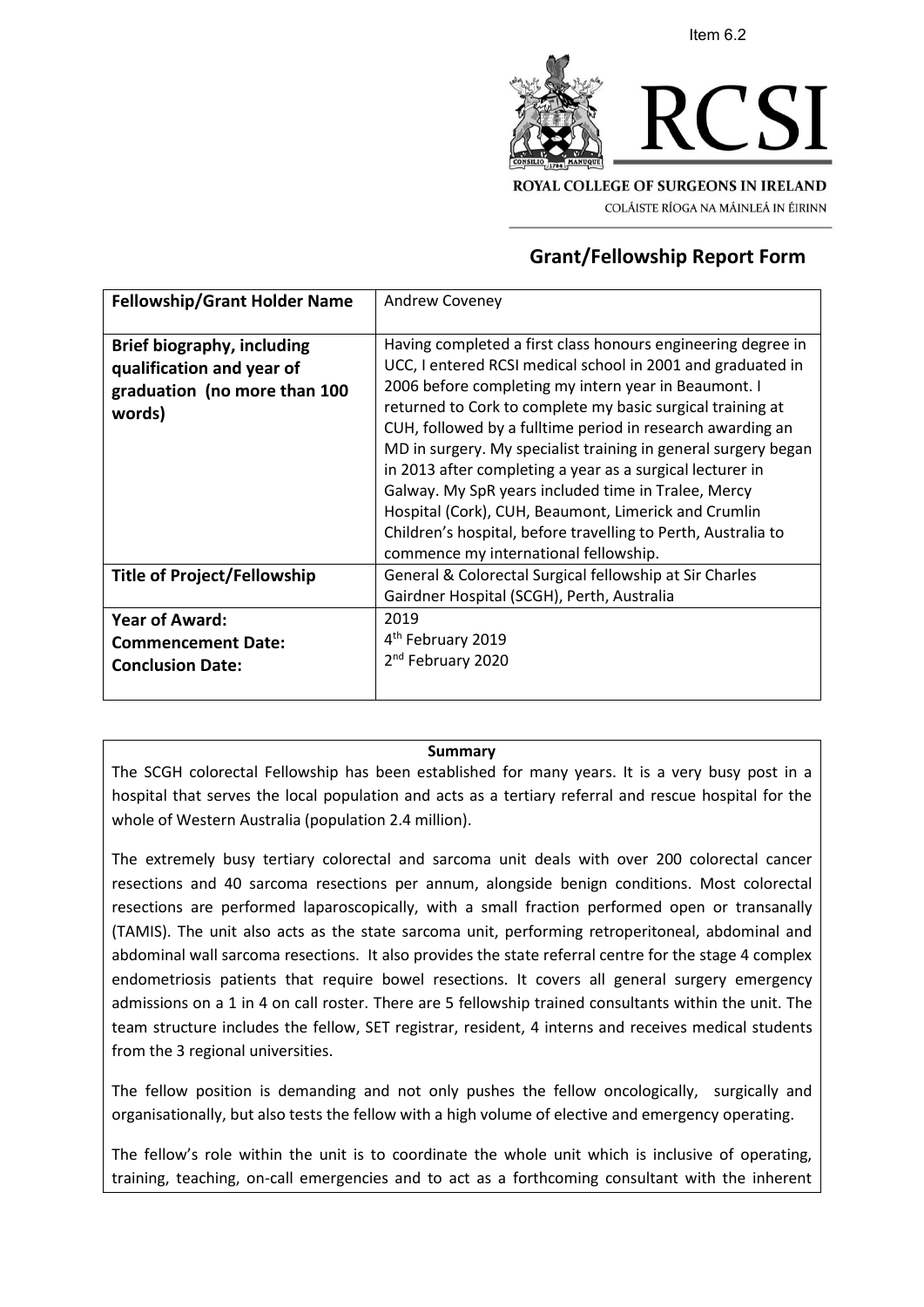decision making and pressures that comes in this role. As of February 2020, the fellowship role has been accredited as a Colorectal Surgical Society of Australia & New Zealand (CSSANZ) Fellowship.

### **Grant Report**

### **Objectives of Project/Fellowship:**

The aim of this fellowship is to gain the invaluable experience of a large volume of operating as primary surgeon on a diverse range of colorectal pathology in a specialised colorectal unit under the supervision of a team of fellowship trained consultants.

The colorectal unit at SCGH also participates as a key member of the State Sarcoma service, performing multi visceral resections for retroperitoneal, intraabdominal and abdominal wall soft tissue tumours. This provides invaluable experience in operating with multiple subspecialties on complex cases, often pushing the boundaries on the resectability of complex soft tissue tumours.

This fellowship provides the perfect transition between being a senior trainee and becoming a consultant, through operating on a large volume of patients with a broad range of pathology with the security of expert supervision in a large tertiary hospital within a World class health service.

#### **Did you achieve these objectives?**

During the 12 month fellowship, I completed >450 operations as the primary operator including both emergency and elective work. This included >120 colorectal cancer resections, including >60 rectal resections, 10 emergency subtotal colectomies for IBD, >12 complex abdominal wall hernia reconstructions and >20 complex retroperitoneal soft tissue tumour resections. I also assisted and supervised trainees in many more operations. This provided me with the invaluable operating experience I hoped to achieve and bring forward with me into a busy consultant career.

The non-operative management skills learned during the 12 month fellowship have also proven invaluable moving forward into a consultant career. These include skills in supervision and training of trainees, management of resources and time, completion of audit and self-reflection on performance, the role of the Multidisciplinary team, acheiving a work life balance and finally the importance of supporting your colleagues.

#### **In your opinion, what is the value of your award to:**

# **(a) Yourself**

Receiving a Colles Travelling Fellowship grant, has allowed me gain invaluable experience of working within the Australian public health service which has allowed me to further improve the operative and management skills required to function as a specialist colorectal and general surgeon anywhere in the World. Specifically, the grant eased some of the considerable financial burden of moving my wife and four kids with me to Australia!

# **(b) The institution in which you worked**

As an International Fellow, I brought new ideas and methods from Ireland to a team of Australian, New Zealand and South African trained surgeons. I worked tirelessly to a high standard throughout the 12 month period. The quality of my Irish surgical training was quickly recognised and I became a highly valued member of the surgical team early on during my fellowship, which has led to the hospital executive retaining me as a locum consultant on completion of my fellowship year.